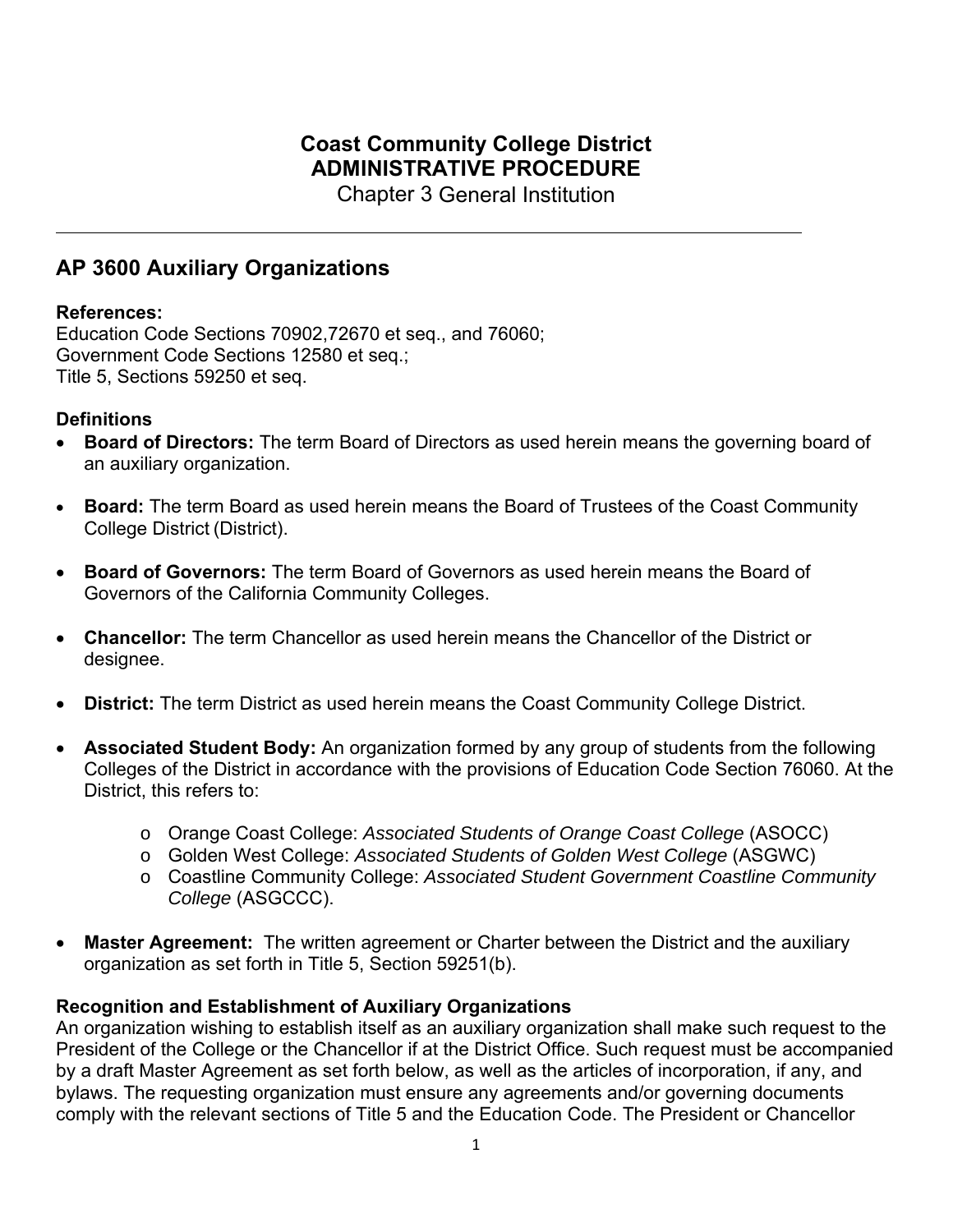shall review the request and all accompanying documents within 60 business days of receipt and shall submit a recommendation to the Board within 30 business days of approving the request to establish an auxiliary organization that demonstrates it will serve the District's interests. The recommendation includes, but is not limited to:

- The purpose(s) for which the auxiliary organization is to be established;
- Whether the proposed auxiliary organization will primarily serve the District or a particular College;
- The recognized function(s) which the auxiliary organization is intended to perform;
- The proposed bylaws and articles of incorporation (Governing Instruments), if any, for the auxiliary organization, including the size and composition of the Board of Directors; and
- The proposed Master Agreement between the auxiliary organization and the District, or the founding Charter in the case of Associated Student Body, which addresses the requirements of Title 5 Section 59257(j).

The Board shall hold a public hearing on recommendations to recognize and establish auxiliary organizations. After the public hearing, the Board shall announce its approval or rejection concerning the establishment of the organization and all Governing Instruments. After approval, the District shall submit to the California Community Colleges Chancellor's Office all Governing Instruments related to the auxiliary organization for approval prior to the recognition of an auxiliary organization by the District.

# **Recognized Services, Programs and Functions**

The following activities are appropriate for supporting the District and its Colleges:

- Student association or organization activities;
- Bookstores:
- Food and campus services;
- Student union programs;
- Facilities and equipment, including parking;
- Loans, scholarships, grants-in-aid;
- Workshops, conferences, institutes and federal and specially funded projects;
- Alumni activities;
- Supplementary health services;
- Gifts, bequests, devises, endowments and trusts; and
- Public relations programs.

This section shall not be construed to prohibit an auxiliary organization from taking actions essential to satisfy the non-profit corporation or tax laws of the State of California or the federal tax laws.

Operations of commercial services on a campus shall be self-supporting when operated by an auxiliary organization.

# **Authority and Responsibility of Auxiliary Organizations**

All services, programs and activities that may be undertaken by an auxiliary organization shall be maintained for the general benefit of the educational programs of the District. Upon approval by the Board, an auxiliary organization may conduct any of the services, programs and activities listed in these procedures in order:

 To provide the fiscal means and the management procedures that allow the District to carry on educationally related activities not normally funded by State apportionment;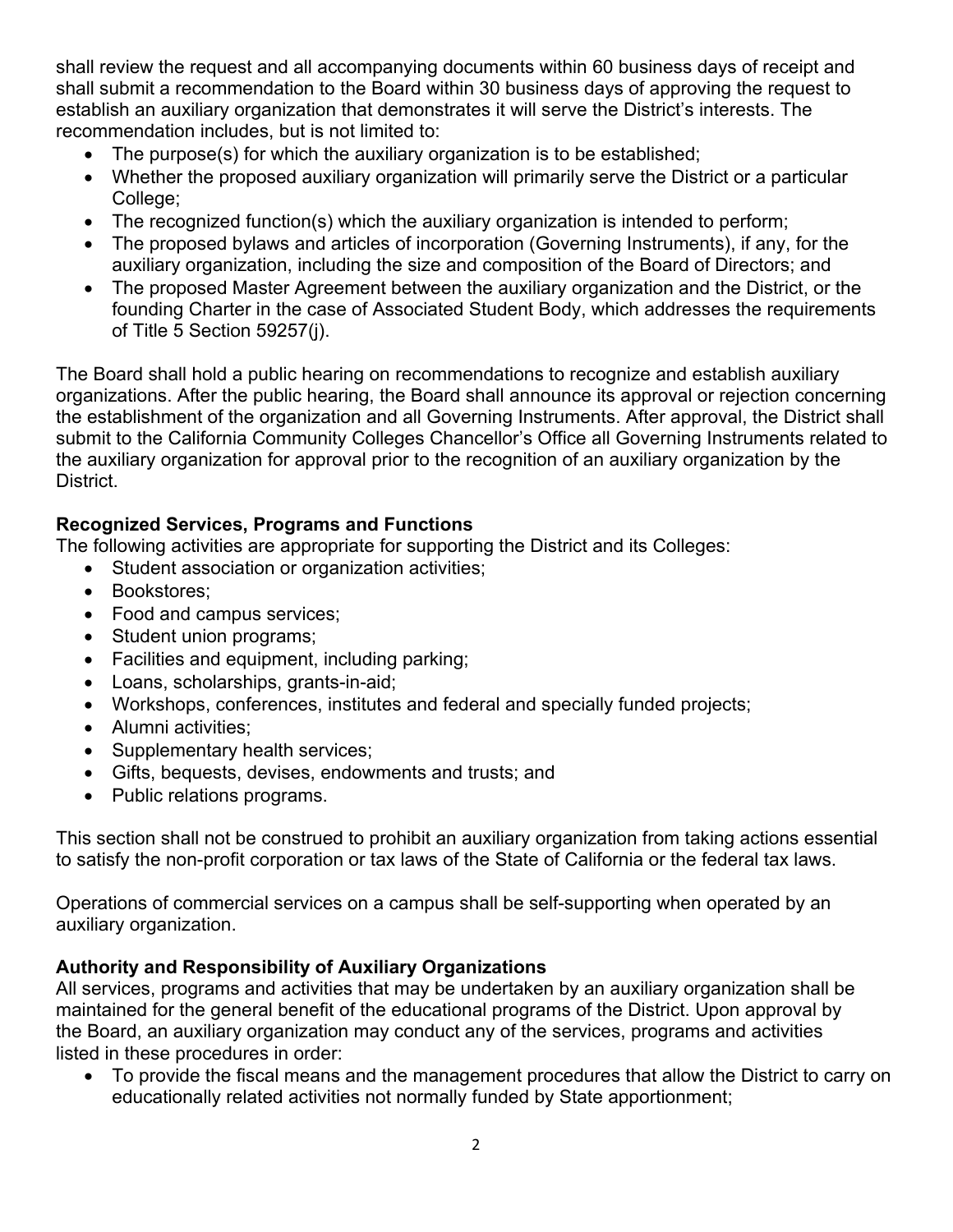- To eliminate the undue difficulty that would otherwise arise under the usual governmental budgetary, purchasing and other fiscal controls except as expressly prohibited by the Education Code or Title 5, or the District's procedures; or
- To provide fiscal procedures and management systems that allow effective coordination of the auxiliary activities with the District in accordance with sound business practices.

# **Composition of Boards of Directors**

The Board of Directors of each type of auxiliary organization shall have the following composition:

- Student Associations or Student Organizations: The Board of Directors shall consist primarily of students. Each College President or designee(s) may attend and participate in meetings of the Board of Directors in order to advise on applicable policy and law, and to provide for the control and regulation required by Education Code Section 76060.
- Other Auxiliary Organizations: Any other District approved auxiliary organization that is established pursuant to Section 72670 et seq. of the Education Code shall have a Board of Directors appointed in accordance with the organization's articles of incorporation, if any, or bylaws, and consisting of voting membership from one or more of the following categories: administration, staff; members of the community; students.

The size of the Board of Directors of an auxiliary organization shall be at least large enough to accommodate the one or more categories from which board members are selected.

#### **Conduct of Boards of Directors**

Members of the Board of Directors are expected to comport to the provisions of Education Code Section 72677, which states: "No member of the Board of Directors of an auxiliary organization shall be financially interested in any contract or other transaction entered into by the board of which he or she is a member. Any contract or transaction entered into in violation of this section is void."

In order to document compliance, members of the Board of Directors for each auxiliary organization shall complete a conflict of interest disclosure on an annual basis and include a commitment of each board member that should a conflict of interest arise at any point during business before the Board, that the board member will disclose the conflict during the public meeting and abstain from voting.

However, no member of the Board of Directors shall be disqualified or deemed guilty of misconduct in office if such member complies fully with the specified exceptions set forth in Education Code Section 72678, specifically:

- a) The fact of such financial interest is disclosed or known to the Board of Directors and noted in the minutes, and the Board thereafter authorizes, approves, or ratifies the contract or transaction in good faith by a vote sufficient for the purpose without counting the vote or votes of such financially interested member or members.
- b) The contract or transaction is just and reasonable as to the auxiliary organization at the time it is authorized or approved.

However, the provisions of Education Code Section 72678 above shall not be applicable if any of the following conditions are met:

a) The contract or transaction is between an auxiliary organization and a member of the Board of Directors of that auxiliary organization.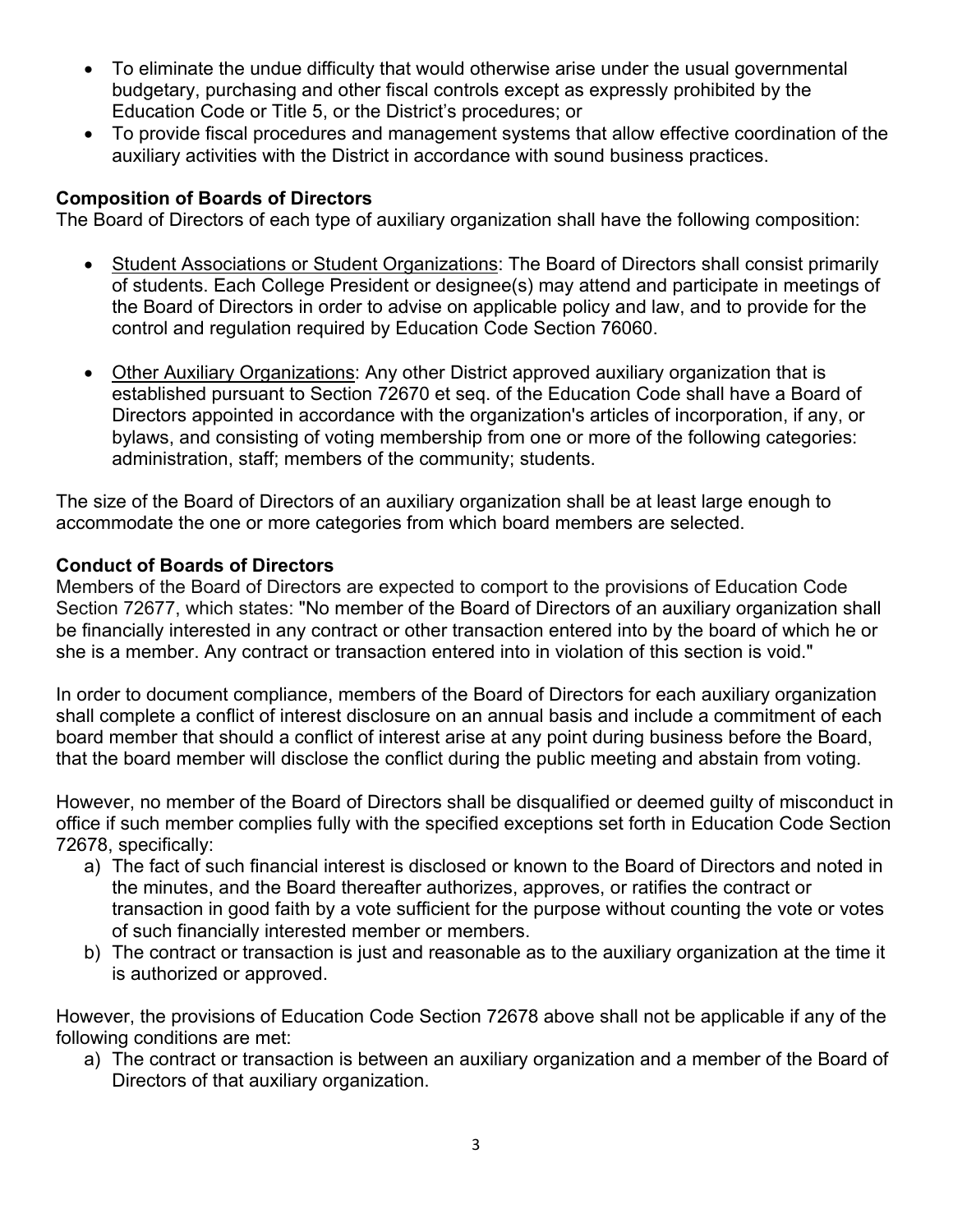- b) The contract or transaction is between an auxiliary organization and a partnership or unincorporated association of which any member of the governing board of that auxiliary organization is a partner or in which he/she is the owner or holder, directly or indirectly, of a proprietorship interest.
- c) The contract or transaction is between an auxiliary organization and a corporation in which any member of the Board of Directors of that auxiliary organization is the owner or holder, directly or indirectly, of five percent or more of the outstanding common stock.
- d) A member of the of an auxiliary organization is interested in a contract or transaction within the meaning of Education Code Section 72677 and without first disclosing such interest to the Board at a public meeting of the Board, influences or attempts to influence another member or members of the Board to enter into the contract or transaction.

It is unlawful for any person to utilize any information, not a matter of public record, which is received by the person by reason of his/her membership on the Board of Directors of an auxiliary organization, for personal pecuniary gain, regardless of whether he/she is or is not a member of the Board at the time such gain is realized.

# **Bylaws**

The bylaws of an auxiliary organization shall include, but shall not be limited to, specifying:

- The number of members of the Board of Directors, the categories from which members shall be selected and the method by which they shall be selected.
- That at least one public business meeting will be held each quarter.
- The time table for the preparation and adoption of its program and annual budget.
- That an attorney admitted to practice in this state and a licensed certified public accountant shall be selected to provide advice and counsel to the Board of Directors. Each shall have experience appropriate to the responsibility and shall have no financial interest in any contract or other transaction entered into by the Board which he/she serves. Neither the attorney nor the certified public accountant needs to be a member of the Board of Directors.
- The procedures for approving expenditures.
- The procedures for accepting gifts, donations, bequests, trusts and specially funded grants and other income.
- Code of Ethics statement

# **Master Agreement or Charter between District and Auxiliary Organizations**

In the recognition and establishment of an auxiliary organization, there shall be a written Master Agreement between the District and the auxiliary organization, or a written Charter of the Student Government Organization, which sets forth the purposes of the auxiliary organization as permitted under this Procedure, and Title 5 Section 59259.

An auxiliary organization shall provide only those services, programs or functions authorized by a Master Agreement. No other service, program or function shall be permitted or performed unless a Master Agreement between the District and the auxiliary organization is amended to provide otherwise.

The agreement shall include, but is not limited to, the following provisions:

- The recognized services, programs, or functions the auxiliary organization is to manage, operate or administer.
- A statement of the reasons for administration of the functions by the auxiliary organization instead of by the District under usual District procedures.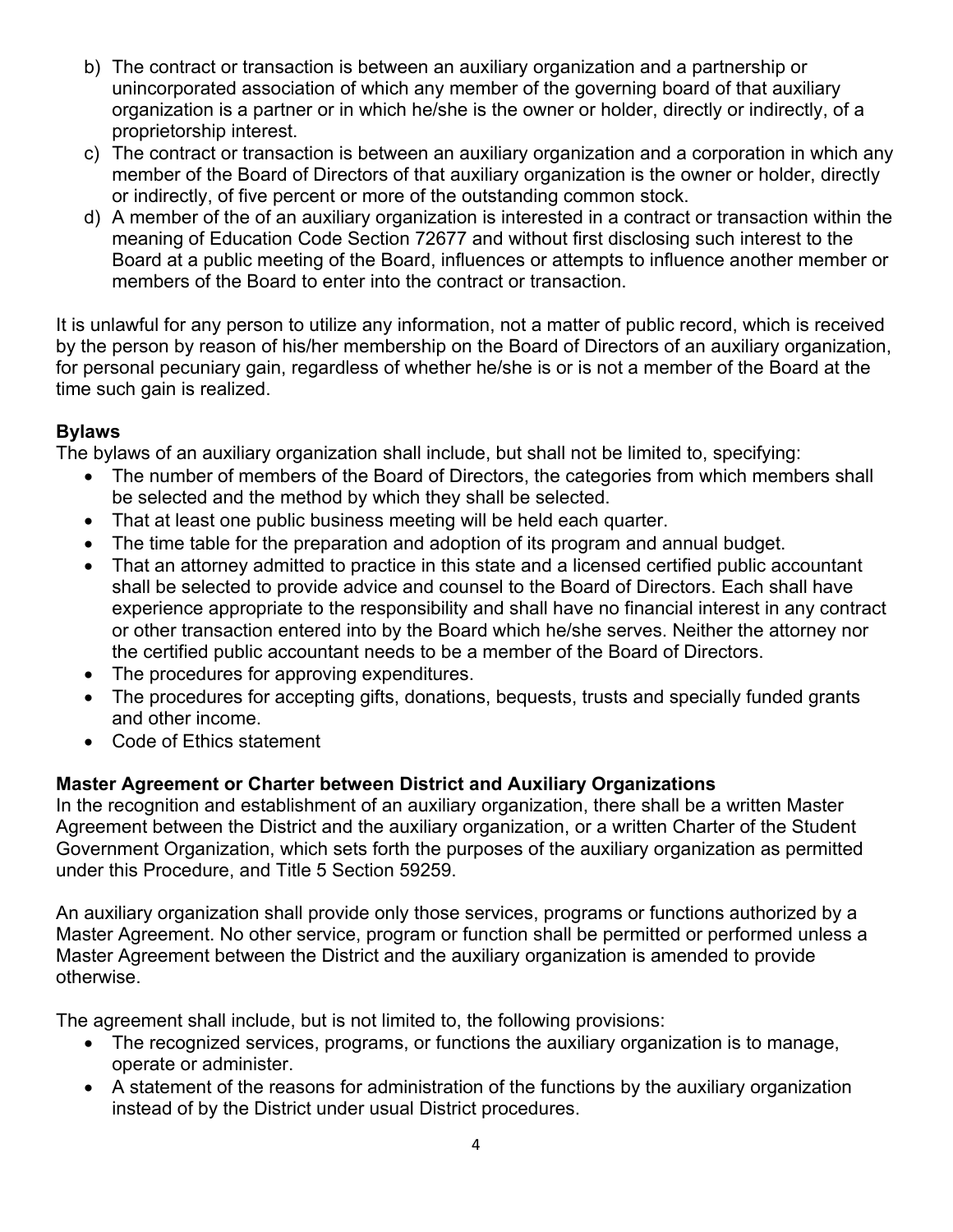- The areas of authority and responsibility of the auxiliary organization and the District or College.
- The facilities and services to be made available by the District to permit the auxiliary organization to perform the services, programs or functions specified in the Master Agreement.
- The charge or rental to be paid to the District by the auxiliary organization for the facilities used or services provided in connection with the performance of its function. The charge or rental specified shall be identified in sufficient time before it is incurred so that the organization may determine to what extent it is liable.
- Full reimbursement to the District for services performed by the District or by District employees in support of the auxiliary organization. No more than 50% of the reimbursement may be made in the form of non-monetary benefits that the auxiliary organization provides to the District, such as increased community awareness or other such benefits that are agreed upon by authorized District officials and the auxiliary organization. The District shall assign a good-faith reimbursement value to such non-monetary benefits. Student body auxiliary organizations may be exempt from reimbursing all or any portion of the costs for such services. Methods of proration where services are performed by District employees for the organization shall be as mutually determined.
- A mutually agreed upon method of determining in advance to what extent the organization shall be liable for indirect costs relating to specially funded programs (including federally sponsored programs).
- The responsibility for maintenance and payment of operating expenses.
- Proposed expenditures for public relations or other purposes which would serve to augment District appropriations for operation of the District. With respect to these expenditures, the auxiliary organization may expend funds in such amount and for such purposes as are approved by the Board of Directors of the auxiliary organization. The Board of Directors shall file with the Chancellor a statement of such policy on accumulation and use of public relations funds. The statement shall include the policy and procedure on solicitation of funds, source of funds, amounts, and purpose for which the funds will be used, allowable expenditures, and procedures of control.
- The disposition to be made of net earnings derived from the operation of the auxiliary organization, including earnings derived from facilities owned or leased by the auxiliary organization, and provisions for reserves.
- The disposition to be made of net assets and liabilities on dissolution of the auxiliary organization or cessation of the operations under the agreement.
- The covenant of the auxiliary organization to maintain its organization and to operate in accordance with Education Code Sections 72670-72682 and with Title 5 Sections 59250 et seq., and with Board Policy.
- The understanding that the auxiliary organization shall not enter into any contract or other business arrangement involving real property either by lease involving payments of more than \$25,000 per annum and duration terms of more than one year, or by purchase without prior notification and consultation with the Chancellor*.*

Should an auxiliary organization provide more than one service, program, or function, such service, program, or function may be authorized in one of more written contracts with the District. Such services, programs, and functions thereby performed by an auxiliary organization may also be part of a joint powers agreement in accordance with Education Code Section 72671 and Government Code Sections 6500 et seq.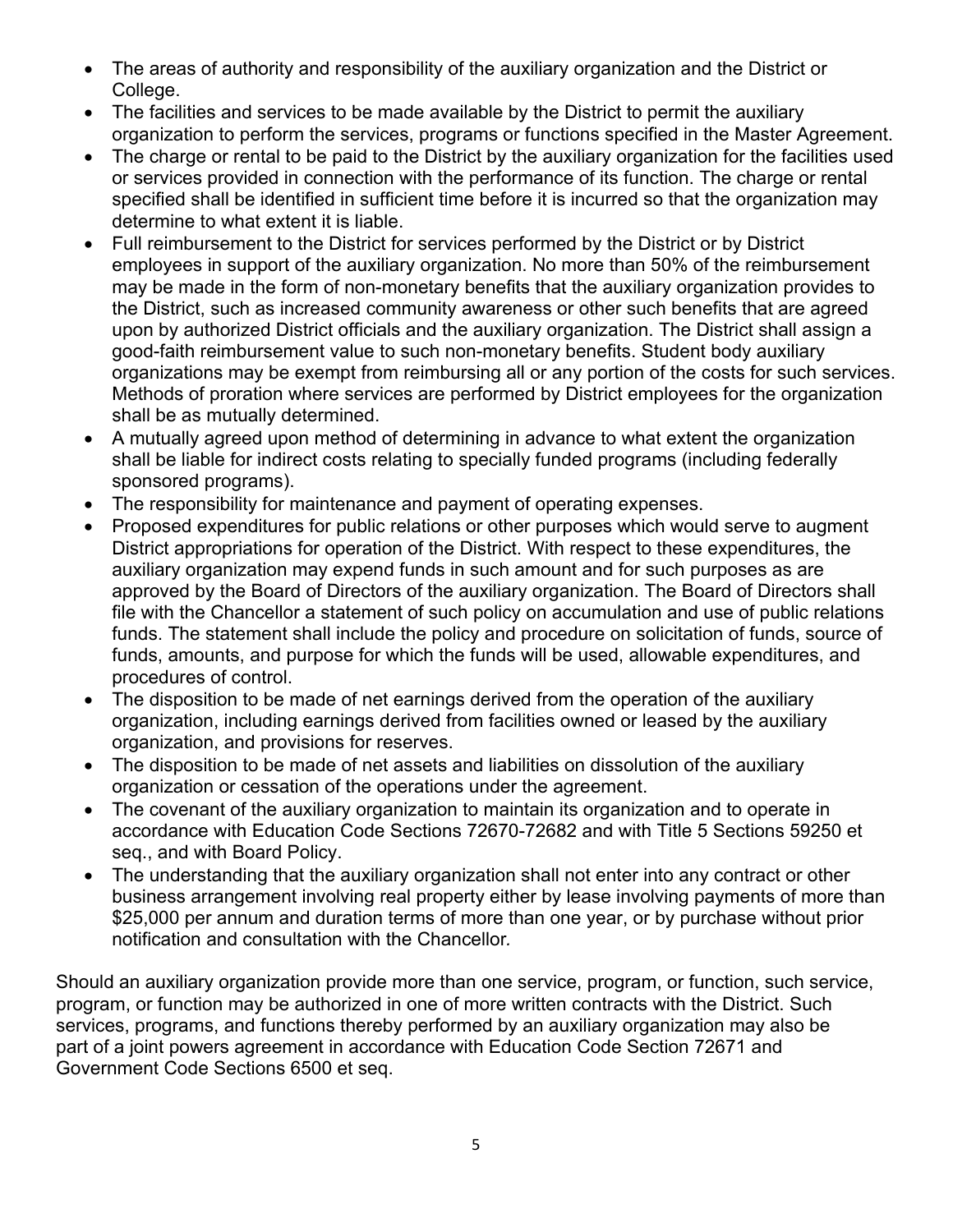#### **Accounting and Annual Financial Audits**

The fiscal year of the auxiliary organization shall coincide with that of the District. Each auxiliary organization shall develop an accounting system that is in accordance with generally accepted accounting principles (GAAP).

The Board of Directors of an auxiliary organization shall approve or ratify all expenditures. The auxiliary organization shall implement financial practices that will assure its fiscal viability. Such practices shall include professional management, adequate working capital, adequate reserve funds for current operations, capital replacements, contingencies, and adequate provisions for new business requirements.

Each auxiliary organization shall have an annual fiscal audit of any and all funds. The audit shall be performed by a certified public accountant and include assurance statements that the accounting system complies with GAAP, organizations are self-supporting, and financial operations are viable as defined above. Copies of the annual audit report shall be submitted by the auxiliary organization to the District Fiscal Office, who submits all reports together to the Board and to the California Community Colleges Chancellor's Office within 30 days after it is received by the auxiliary organization. Thereafter, it shall be a public record, except as otherwise provided by law. Such audits may be conducted as part of a fiscal audit of the District itself.

Auxiliary organizations shall annually publish an audited statement of their financial condition, which shall be disseminated as widely as feasible and be available to any person on request. A reasonable fee may be charged to cover the costs of providing a copy. An auxiliary organization shall comply with this requirement by posting financial statements on the District website, in addition to the website for each established auxiliary organization, in such a manner that the auxiliary organization is identifiable and discernable from the District's financial statements.

The audited financial statements shall be available for inspection by the Attorney General and shall be made available to members of the public. Audit reports should be completed in a manner such that final reports are presented to the Board of Directors of the auxiliary organization prior to the organization's annual report to the Board.

# **Records and Annual Report of Auxiliary Organizations**

Personnel and payroll records shall be maintained as permanent records by each auxiliary organization.

The Board of Directors, or an authorized committee of the board, shall review and approve the compensation, including benefits of the President or Chief Executive Officer and the Treasurer or Chief Financial Officer to assure that it is just and reasonable. This review and approval shall occur initially upon the hiring of the officer, whenever the term of employment, if any, of the officer is renewed or extended, and whenever the officer's compensation is modified. Separate review and approval shall not be required if a modification of compensation extends to substantially all employees.

Adequate records of all other transactions of an auxiliary organization shall be maintained for a minimum of seven years. Transactions of the organization include, but are not limited to, purchases, disbursements, and investments.

An annual report shall be submitted to the Board of Directors of the Foundation auxiliary organizations and to the Chancellor and Board by the second Board meeting in February, for the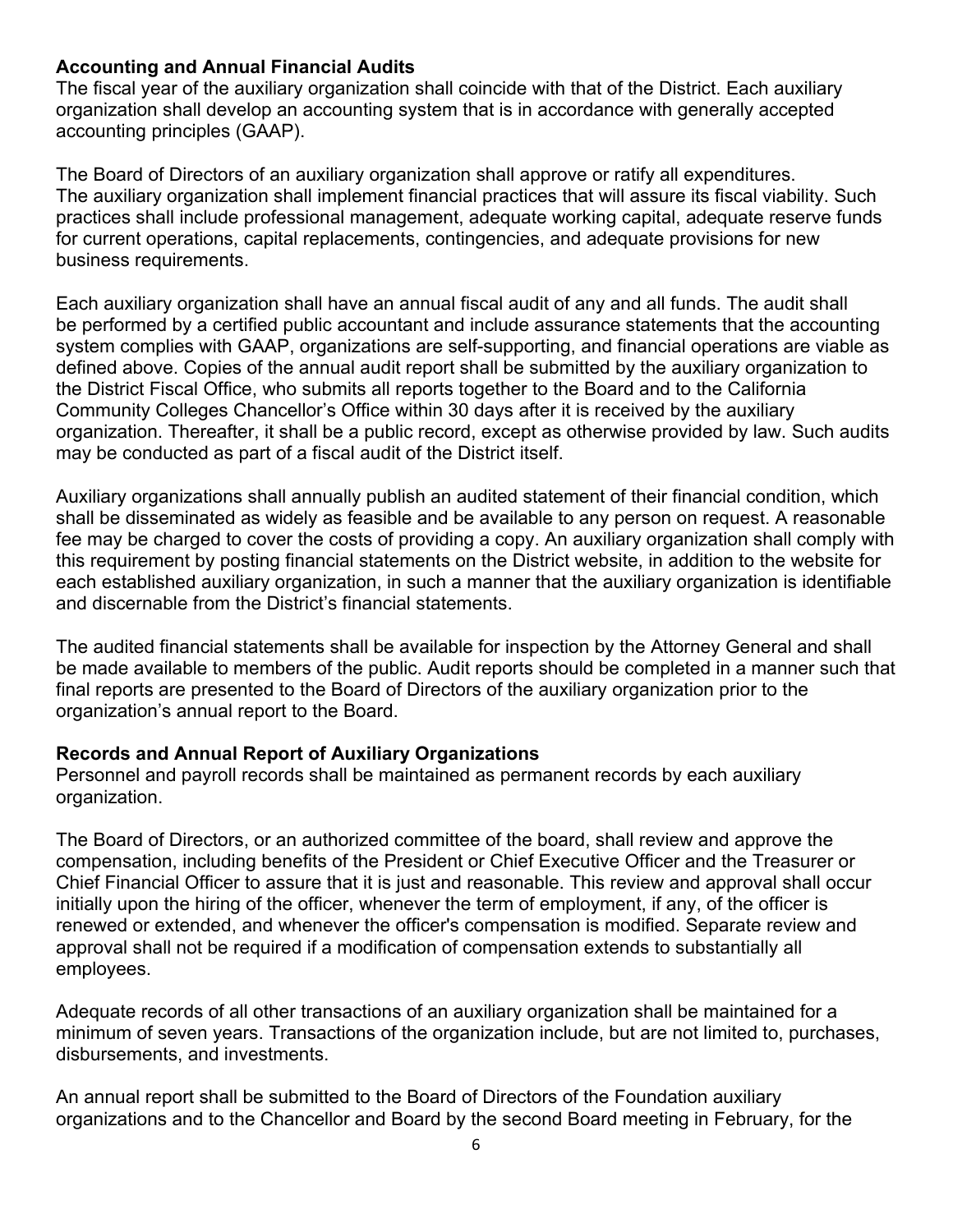Enterprise Corporation, by the second Board meeting in March., and ASBs will present to the Board at the June meeting. The report shall include, if not previously provided, but is not limited to:

- All financial statements required to be filed with the California Community Colleges Chancellor's Office.
- A comparison of budgeted and actual expenditures including prior year audited actuals.
- A description of major accomplishments of the organization.
- A description of improvements proposed for operation of the organization.
- A description of programs and associated budgets for current and/or future fiscal year.
- A description of funds derived from indirect cost payments and the uses of such funds.
- Assessment of good standing using the checklist in Appendix 1 or the results of the compliance review.

Records maintained by an auxiliary organization shall be available to the public to inspect or copy at all times during the office hours of the auxiliary organization, pursuant to and with the exceptions provided in Education Code Sections 72690 et seq.

#### **Insurance**

An auxiliary organization shall secure and maintain insurance adequate to protect its operations from catastrophic losses and as required by law. In any insurance policy secured by the auxiliary organization, the District shall be named as additional insured. A copy of each policy or endorsement or insurance certificates setting forth the coverage and limits shall be provided to the District within 30 days from the receipt of the document. In obtaining the insurance coverage, the auxiliary organization shall secure the insurance through the District's Risk Services Department.

# **Auxiliary Organizations: Use of Facilities**

Facilities may be made available by the District to an auxiliary organization to perform the functions specified in these regulations or in an agreement, under the following circumstances:

- The auxiliary organization may occupy, operate and use such District facilities as are mutually identified as appropriate for the functions and/or activities that have been undertaken by the auxiliary organization.
- The auxiliary organization shall pay to the District a charge or rental for the District facilities to be used by it in connection with the performance of its function or functions. The charge or rental to be paid by the auxiliary organization shall not require involved methods of computation, and shall be identified by the District and the auxiliary organization in sufficient time before it is incurred so that the auxiliary organization may determine to what extent it shall be liable.
- The charge or rental to be incurred by an auxiliary organization for use of District facilities in excess of five days shall be incorporated into the agreement between the parties. An auxiliary organization shall provide full reimbursement to the District for any services performed by District employees under the direction of the auxiliary organization. Methods of proration where services are performed by District employees for the auxiliary organization shall be simple and equitable.

# **List of Auxiliary Organizations in Good Standing**

The District shall maintain a current list of auxiliary organizations in good standing. With assistance from District Internal Audit, auxiliary organizations self-assess in even numbered years, using the checklist in Appendix 1, their compliance with Master Agreements, bylaws, articles of incorporation, if any, and applicable laws, regulations, and District policies and procedures. All auxiliary organizations which, after review, are found in compliance with applicable laws, policies and regulations shall be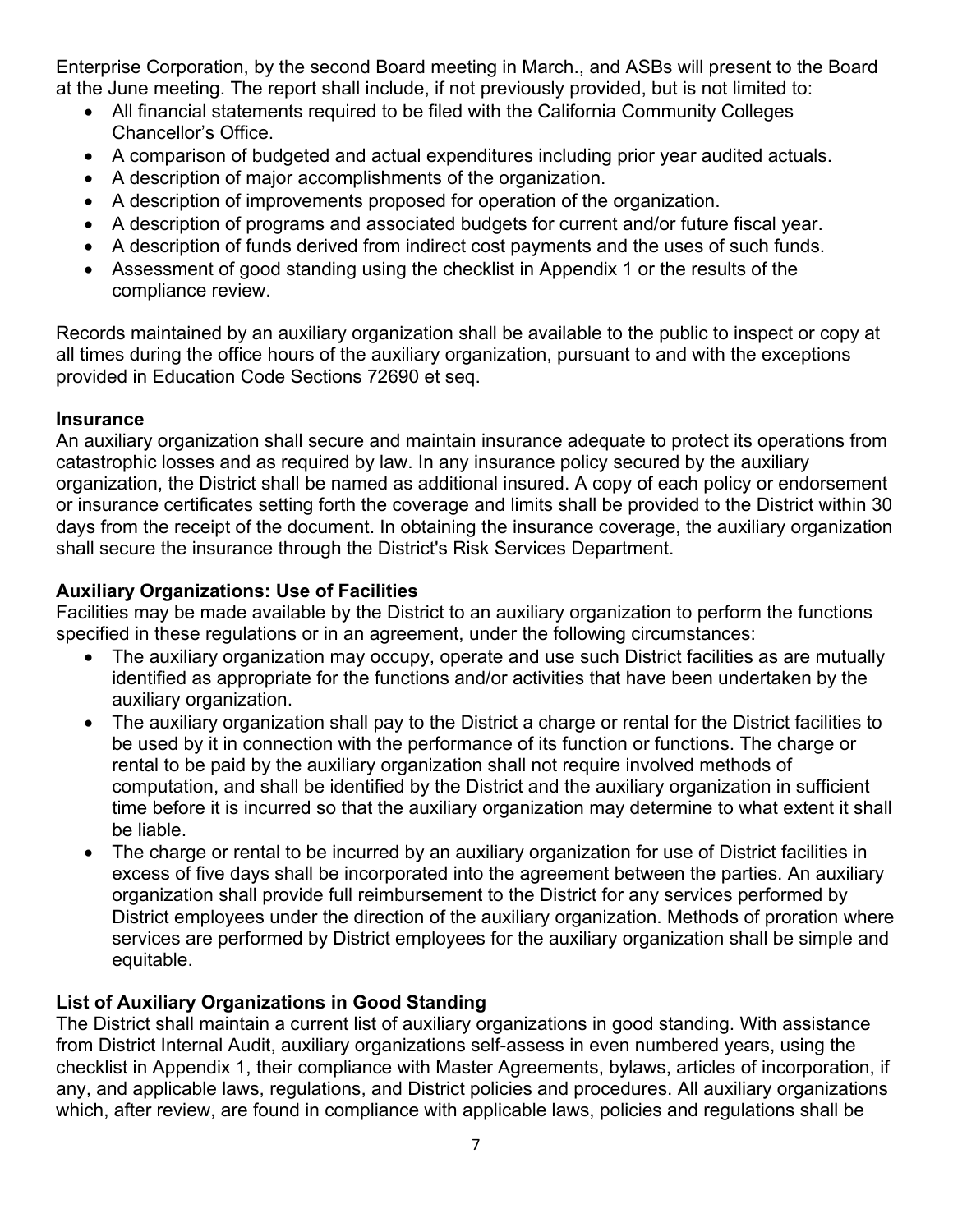included in the list of good standing. Any changes to the list of good standing shall be submitted by the District Fiscal Office to the California Community Colleges Chancellor's Office.

When the Chancellor has reason to believe that a particular organization should be removed from the list of auxiliary organizations in good standing, a notice shall be sent to the Board of Directors and a conference shall be held to determine whether such grounds for removal do in fact exist. The Board of Directors of such organization shall be entitled to participate in this conference, and shall have a minimum of 30 days to prepare for the conference and respond to the issues which have been raised. Based upon such conference, the Chancellor shall decide whether the particular organization shall be removed from the list of auxiliary organizations in good standing.

An organization so removed shall not be permitted to do any of the following:

- Use the name of the District;
- Have as a director any official in the District acting in his/her official capacity;
- Operate a commercial service for the benefit of the District or any of its Colleges; and
- Receive gifts, property or funds to be used for the benefit of the District or any of its Colleges.

If the auxiliary organization is dissolved or ceases operations upon removal from the list of organizations in good standing, its net assets and liabilities shall be distributed according to the terms of the Master Agreement between the organization and the District.

# **Limitation on Transfer of Funds to Auxiliary Organizations**

No funds or resources, other than funds or resources derived from gifts or bequests, shall be transferred by the District to any of its auxiliary organizations for the purpose of either avoiding laws or regulations which constrain community college districts or providing the District with an unfair advantage with respect to the application of any state funding mechanism. Such state funding mechanisms include, but are not limited to, general apportionment funding, capital outlay funding, Extended Opportunity Programs and Services funding, and funding for programs and services for disabled students.

# **Compliance Review by the Chancellor**

The Chancellor shall ensure that all auxiliary organizations are reviewed at least once every five years to determine compliance with Education Code Sections 72670 et seq., the policies, rules and regulations of the Board of Governors, and of the District, as well as Master Agreements, Charters, Articles of Incorporation, if any, and bylaws. The Chancellor designates the selected external audit firms, as approved by the auxiliary organizations, to conduct this review. This review may be conducted in conjunction with the annual fiscal audit. The compliance review shall include, but is not limited to the following:

- Summary of the requirements reviewed for compliance
- Results of any transactional testing used to confirm approvals and allowable of expenditures
- Verification that data, information, or other reports provided to the Board of Directors, the Chancellor and/or the Board is accurate, complete, and supported.

The results shall be presented to the Board either at the time of the financial audit report or the annual report. The results of this review may also be used to make a determination of good standing. The self-assessment does not need to be completed in the year when the compliance review is conducted.

If it is determined that after inspection and review, that certain auxiliary organization procedures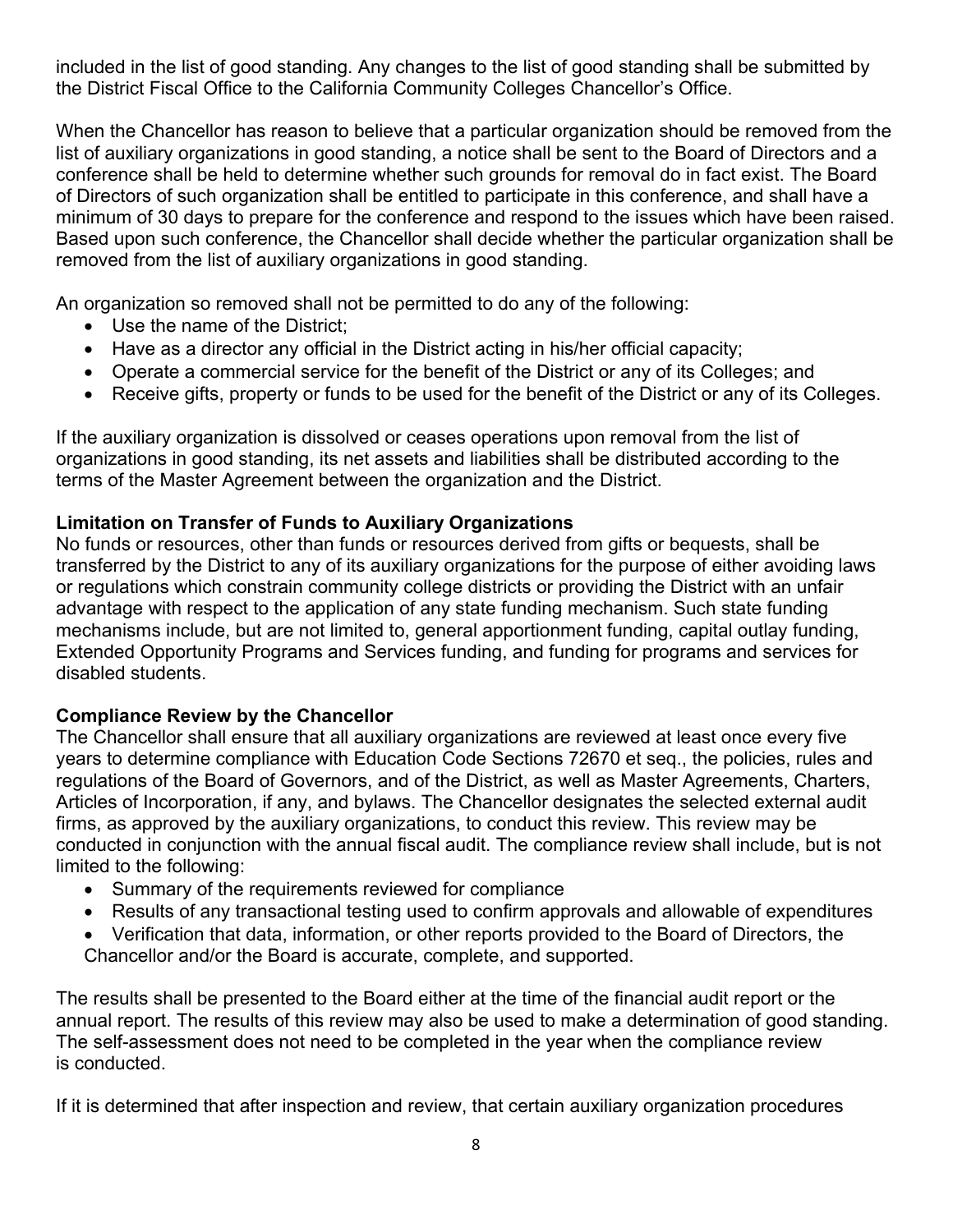and practices are not in compliance with policies, rules and regulations of the Board of Governors and the District, a recommendation concerning the items of noncompliance shall be communicated in writing to the Chancellor and to the Board of Directors of the auxiliary organization. The Board of Directors shall reply in writing within 30 days, either describing the actions which will be taken, including time table, to bring said procedures and practices into compliance; or describing the reasons why the Board of Directors considers the procedures already to be in compliance.

If the Chancellor considers the proposed corrective actions to be acceptable, the auxiliary organization shall be so informed. A second compliance review shall be held at the end of the time agreed to and the results communicated in writing to the Chancellor and to the Board of Directors.

When the auxiliary organization fails to provide an acceptable proposal for corrective actions or fails to implement successful corrective actions within the agreed upon time, the Chancellor shall inform the Board of Directors of such further action as he/she considers appropriate, which may include a recommendation to the Board of Trustees for termination of the contract.

#### **Revision of Rules and Procedures and Reports to the California Community Colleges Chancellor's Office**

Rules and procedures for the administration of auxiliary organizations may be revised as necessary by the Chancellor. The Board of Directors of each auxiliary organization in good standing shall be promptly notified in writing of such revisions and be informed of the date by which any changes in the organization's procedures must be accomplished.

Any such revisions shall be submitted by the District Fiscal Office to the California Community Colleges Chancellor's Office for approval. The District shall report, as may be required from time to time, on the operation of its auxiliary organizations.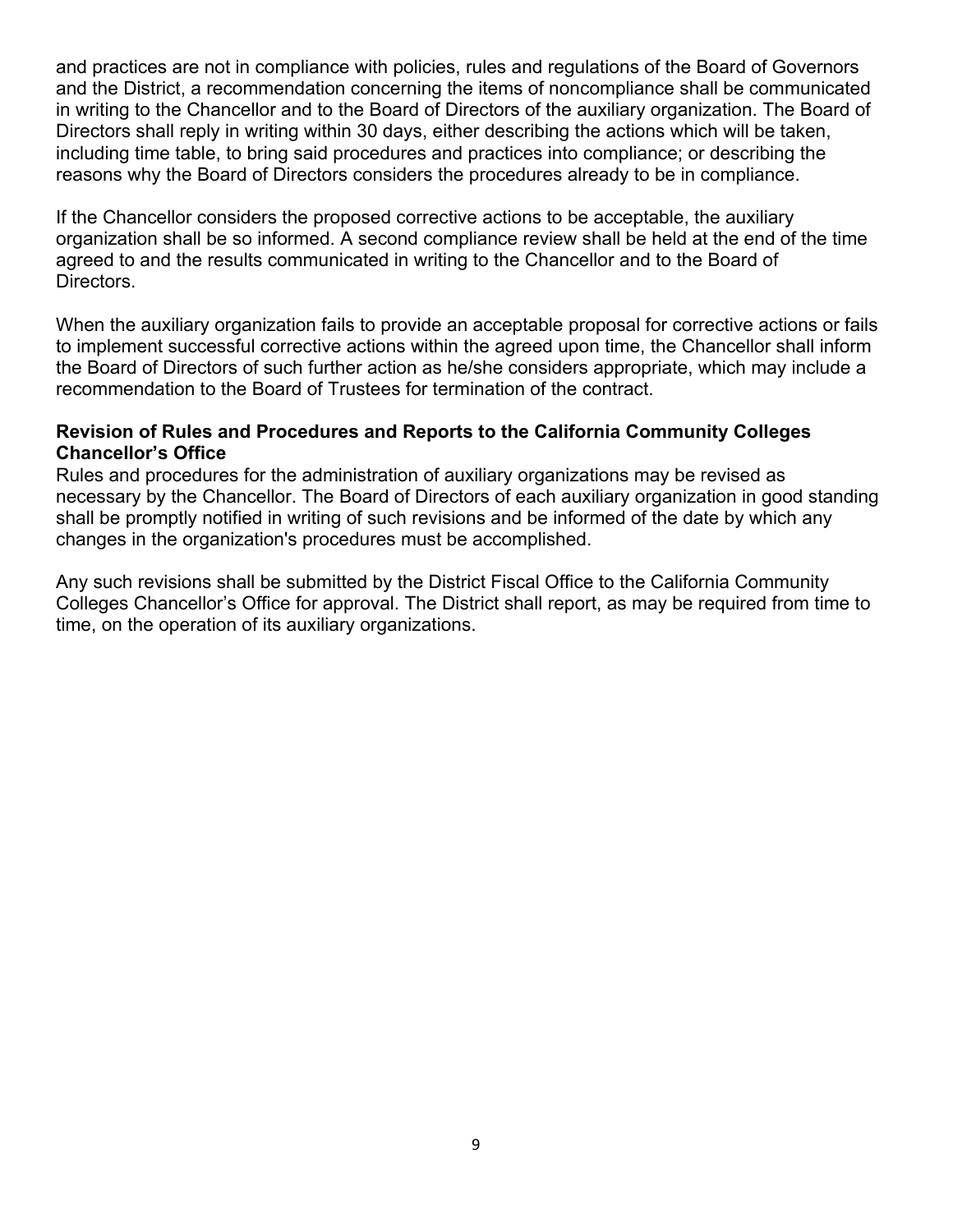|                                                                                                                                                                                                                                                                                                                                                                                                                                                                                   | <b>Review</b> |
|-----------------------------------------------------------------------------------------------------------------------------------------------------------------------------------------------------------------------------------------------------------------------------------------------------------------------------------------------------------------------------------------------------------------------------------------------------------------------------------|---------------|
| <b>Name of Organization:</b>                                                                                                                                                                                                                                                                                                                                                                                                                                                      | Date:         |
| Instructions: Please answer the following questions in order to complete the annual self-review for compliance and good<br>standing in accordance with BP/AP 3600. Some answers may require an explanation, or in instances where non-<br>compliance was identified, an Action Plan. Use the space below to provide a response. For Foundations and Enterprise,<br>this review must be completed and presented to the Board no later than the second Board of Trustees meeting in |               |

February. For Associated Student Bodies, this review must be completed and presented to the Board of Trustees no later than the June Board meeting.

|    |                                                                                                                                                                                                                                                                                                                                                                                                                                                                        |            |           |     | <b>Explanation</b>                |
|----|------------------------------------------------------------------------------------------------------------------------------------------------------------------------------------------------------------------------------------------------------------------------------------------------------------------------------------------------------------------------------------------------------------------------------------------------------------------------|------------|-----------|-----|-----------------------------------|
| #  | <b>Question</b>                                                                                                                                                                                                                                                                                                                                                                                                                                                        | <b>Yes</b> | <b>No</b> | N/A | <b>Action Plan</b>                |
| 1  | Articles of Incorporation, if any, filed with the Secretary of State of California and<br>Auxiliary Organization (AO) attests to be in compliance with the provisions of its<br>Articles of Incorporation?                                                                                                                                                                                                                                                             |            |           |     | Date<br>submitted:                |
| 2  | Services provided to the District are "recognized service" under AP 3600?                                                                                                                                                                                                                                                                                                                                                                                              |            |           |     |                                   |
| 3  | Commercial services are self-supporting?                                                                                                                                                                                                                                                                                                                                                                                                                               |            |           |     | Date<br>expires:                  |
| 4  | Services, programs, activities are for the benefit of the educational programs of the<br>District? (For example: provide means for educational activities not normally funded<br>by the State; eliminate undue financial difficulties that may arise under the usual<br>budgeting, purchasing mechanisms).                                                                                                                                                             |            |           |     |                                   |
| 5  | Composition of the Board of Directors compliant with governing rules and regulations<br>(Bylaws/Articles of Incorporation, if any,), including provisions of AP 3600?                                                                                                                                                                                                                                                                                                  |            |           |     |                                   |
| 6  | AO has a Code of Ethics Statement? (Note: District employees must comply with the<br>District's Code of Ethics, BP 3050)                                                                                                                                                                                                                                                                                                                                               |            |           |     |                                   |
| 7  | Annual conflict of interest disclosure on file for each Board Member?                                                                                                                                                                                                                                                                                                                                                                                                  |            |           |     | Date<br>expires:                  |
| 8  | When conflict of interest disclosed, did the Board Member abstain from voting and is<br>such disclosure and abstention noted in the public meeting minutes?                                                                                                                                                                                                                                                                                                            |            |           |     | Date(s):                          |
| 9  | Bylaws contain the required provisions as noted in AP 3600 and AO attests to be in<br>compliance. This includes:<br>a. procedures for appointing Board Members and adopting annual program and<br>budget<br>b. procedures for selecting an attorney and CPA, and approving expenditures<br>c. procedures for accepting gifts, donations, etc,<br>d. procedures for holding at least one public meeting per quarter and ensure<br>compliance with Brown Act provisions. |            |           |     |                                   |
| 10 | Master Agreement/Charter contains required provisions as stated in AP 3600 and AO<br>attests to being in compliance with the terms of the Agreement/Charter?                                                                                                                                                                                                                                                                                                           |            |           |     |                                   |
| 11 | Master Agreement/Charter current? For example, any Master Agreements should be<br>renewed and approved by both the AO Board and the Board of Trustees prior to<br>expiration.                                                                                                                                                                                                                                                                                          |            |           |     |                                   |
| 12 | AO Board approves all expenditures? (If needed for audit and/or self-assessments,<br>support documentation is maintained and available for inspections)                                                                                                                                                                                                                                                                                                                |            |           |     |                                   |
| 13 | Annual fiscal audit showing fiscal viability, as performed by a CPA, approved by AO<br>Board, posted on the website (such that it is discernable from District Financial<br>Statements), and submitted to the Board of Trustees.                                                                                                                                                                                                                                       |            |           |     | Date Approved:<br>Date Submitted: |
| 14 | Financial Audit submitted to the State Chancellor's Office within 30 days of receipt?                                                                                                                                                                                                                                                                                                                                                                                  |            |           |     |                                   |